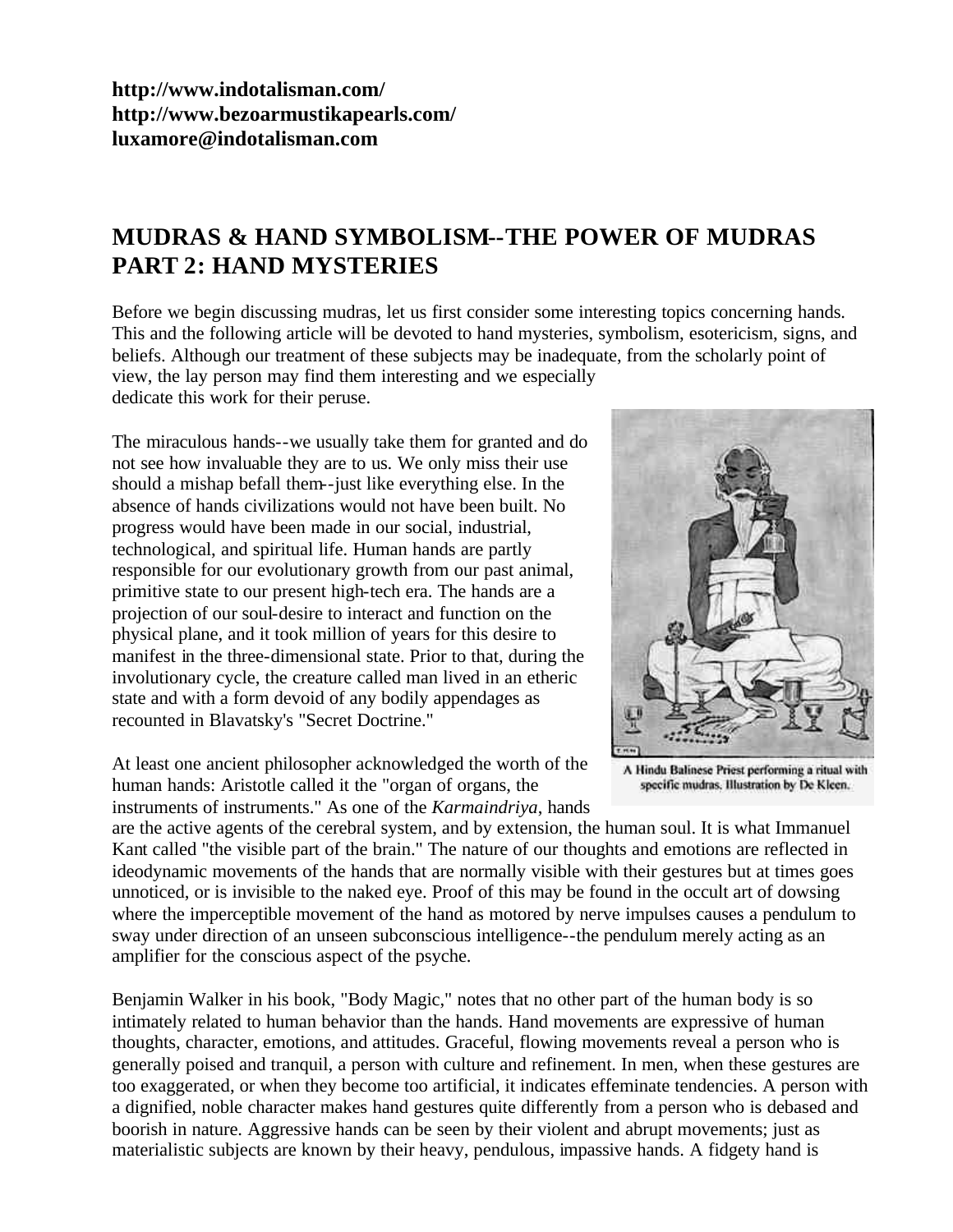reflective of a fidgety mind--someone with a nervous disposition and lacking a positive self-image. Such a person knows not how to control his energy. He releases it through unconscious drumming of his fingers and fiddling around with any available object. Limp hands betray the owner's lack of goals, self-confidence, and zeal for life. Individuals who have the habit of hiding their hands and closing their palms with their fingers reveals that they are secretive, cautious, and perhaps stingy. Hiding the hands behind the back have several possible meanings among which are prudence, restrain and observation or inspection. It is a diplomatic gesture and most nobles often unconsciously assume it.



Sign of Praise, detail from Gustave Dore's "Jacob's Return."

Man not only differ from animals by possessing reason, he also differ from them by possessing hands that are able to fabricate things, to convey his intentions, to communicate his thoughts and feelings. Anthropoids may possess hands, but they lack a superior reason to take full advantage of them. Dolphins and other cetaceans may be equal or superior to man in spiritual unfoldment--according to modern New-Age thought--yet, without hands they do not have the ability to manifest certain forms of creativity. Perhaps they do not need to, it is not for us to debate over this here. We know that every life-form has its own uniqueness; and Man, in his own distinction can rightly be called "the builder" endowed as he is with the tools--his hands, to manifest his creative will. Herein lies the blessing or curse of man. With his hands he may build heaven on earth, or he may use it destructively to manifest chaos and anarchy--a hellish pandemonium that stalls evolutionary progress.

Understanding this religiously, man "the builder" constructs magnificent temples to worship his gods or representatives of his embodied ideals. That the hands may sometimes symbolize

excessive mundane activity and focus to the detriment of spiritual unfoldment can be understood from the esoteric saying that the true spiritua l aspirant ought to spend his time and forces building a temple "not made with hands." This in fact is what Freemasonry, one of the "esoteric brotherhoods" is all about. Though the body is regarded as a temple of the soul not made by mortal hands, a higher house of God, the Holy of Holies, the Sanctum Sanctorum, is meant in this spiritual precept. The brothers of this august fraternity through rites, rituals and ceremonial initiations are taught how to utilize carpenter's tools, esoterically understood, to build this fabulous celestial House of God in a spiritual dimension--the true "Temple of the Spirit," or to be more precise, the Causal body which relates to the many mystical symbols representing the Higher Self such as the Ark of the Covenant, the candelabra, the Holy Grail, the Philosopher's Stone, etc.

The Causal body is the lotus that forms the seat of every enlightened being as portrayed by Buddhas and Bodhisattvas in Buddhist iconography. Though the Causal body is not built by mortal hands, personal effort in its fabrication is still required by worship, devotion, service, and spiritual exercises. We are essentially told in every religion that salvation lies in our own hands. The higher Intelligences will only assist us if we first help ourselves. No external aid is forthcoming if we refuse to take responsibility for our own liberation, salvation, enlightenment, or evolution. The saying of Jesus that heaven is "at hand," or approaching, may be construed to mean that heaven lies in our own grasp- "in our own hands," if we allow it to be so by working for it, by awakening to the Truth, to a higher awareness and consciousness. It entails personal responsibility. The New Jerusalem, King Solomon's Temple, the Causal body, the Diamond body, or whatever you may call that evolving spiritual body of the microcosm, must be perfected and made manifest on the physical plane through personal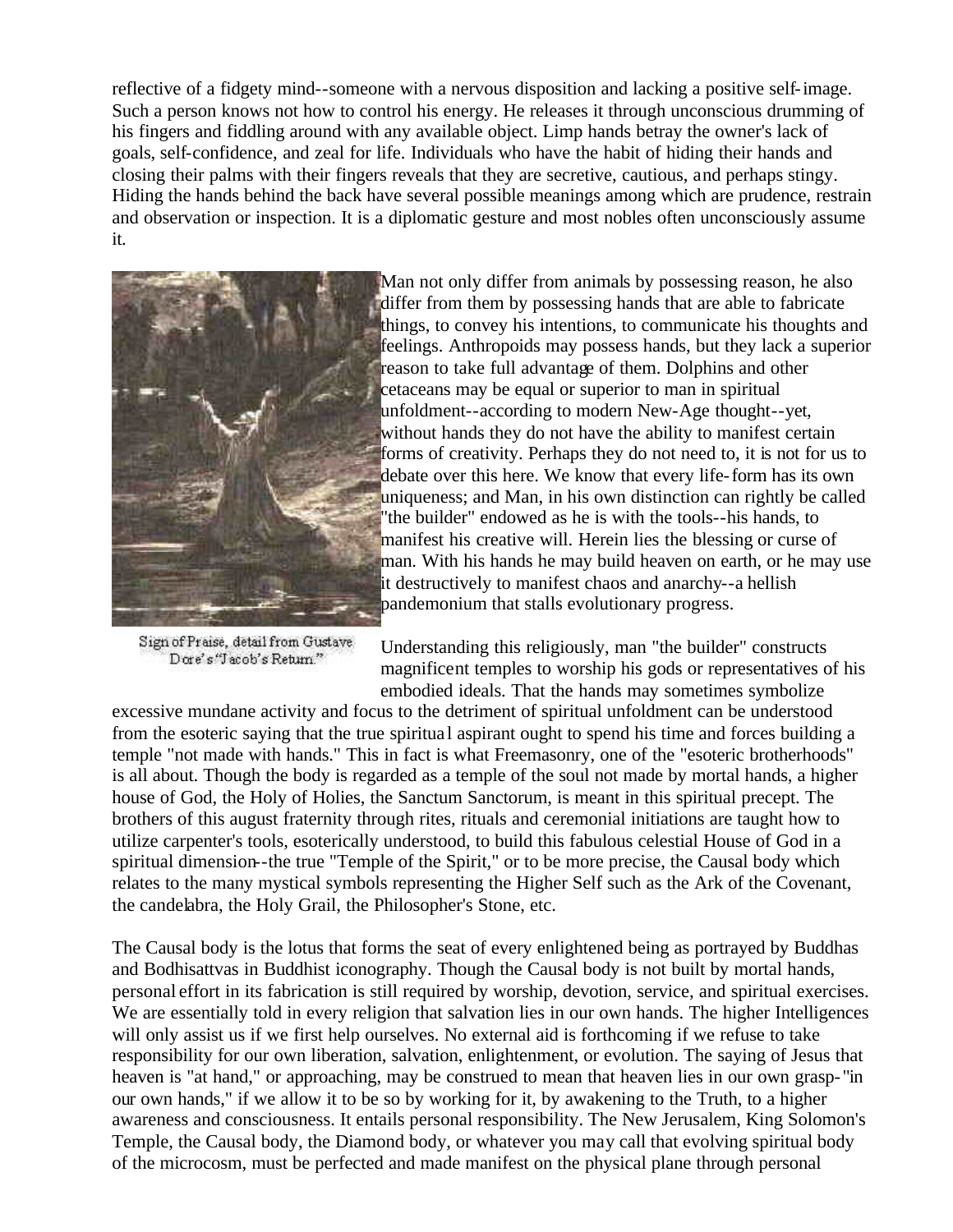effort. Doubts of our own divine, heavenly nature prolongs the sleep of the ages and prevents us from cooperating with the Divine Architect. Later on in these series of articles we will apply the above precept literally and use our hands as mudras to awaken and unfold our divine potentials like the blossoming of a lotus flower.

## **Anatomy of the Hand**

What is a hand? Below we quote from the Funk and Wagnall's Encyclopedia that explains this comprehensively :

The hand is explained to be a,

"terminal portion of the arms or anterior limbs of humans and other primates, especially adapted for grasping. The grasping appendages of other mammals and lower forms of animals are sometimes called hands in order to distinguish them from the feet of the hind limbs, but true hands appear only in the primates.

"Superficially the hand consists of a broad palm attached to the forearm by a joint

called the wrist. At one side and at the outer edge of the palm are five digits, the thumb and four fingers. The thumb in humans is articulated so that it can be brought opposite to the fingers and thus be employed for grasping small objects. The fingers themselves can be folded forward over the palm for the holding of objects. The chief difference between the hands of humans and those of the other primates is that the thumbs of the latter cannot be opposed to the fingers.

"The human hand has 27 bones: the 8 bones of the carpus, or wrist, arranged in two rows of four; the 5 bones of the metacarpus, or palm, one to each digit; and the 14 digital bones, or phalanges, 2 in the thumb and 3 in each finger. The carpal bones fit into a shallow socket formed by the bones of the forearm.

"The movements of the human hand are accomplished by two sets of muscles and tendons: the flexors, for bending the



Sign of Preservation, detail from Gustave Dore's "Song of Debra"

fingers and thumb, and the extensors, for straightening out the digits. The flexor muscles are located on the underside of the forearm and are attached by tendons to the phalanges of the fingers. The extensor muscles are on the back of the forearm and are similarly connected. The human thumb has two separate flexor muscles that move the thumb in opposition and make grasping possible."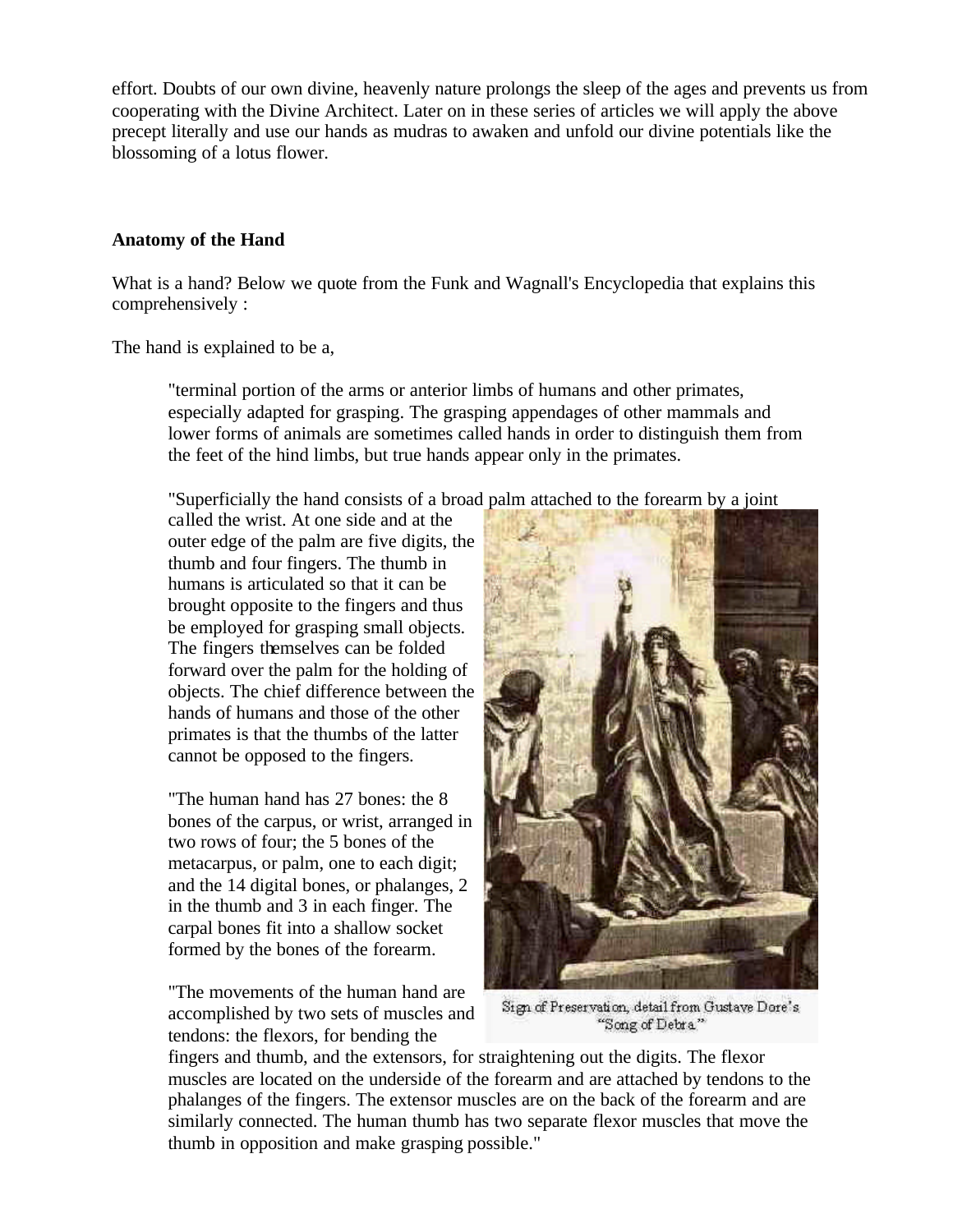Four fingers and a thumb on each hand is the norm. There are cases though, when a person may have extra fingers or thumb on one or both hands. Technically, this anomaly is called *polydactylism.* What causes this is a mystery. According to one of the current scientific theories is that this is an atavistic condition, a genetic remnant of a bygone age that appears from time to time for an unknown reason. This anomaly not only occurs in human beings, they also appear in animals, and this the writer of this article can vouch for as he is well familiar with it personally. In his youth the writer once reared domestic chickens in his parents' farm--one had an upturned hind toe. Other than that she had the normal amount of toes on each foot. However, all of her progeny were polydactylies. They boasted five toes on the terminal part of each leg. According to popular superstition, extra digits in a hand is a sign of great good or evil. An extra finger on the right hand is supposed to bring good luck, ill-fortune if on the left. Six fingers on both hands indicates that its possessor will be famous or infamous in some way, like Gath, the Philistine giant mentioned in the Bible (1 Chr 20:6).

How does the occult scientist explain polydactylism? From the metaphysical point of view, we know that the physical body is a replica of the etheric body which is the blueprint of its physical counterpart. The structure of the etheric body is amendable to the will of the Higher Self and to a lesser extent to the psychological condition of the lower psyche. If a pregnant mother were shocked

in some way, for instance, this could have a disastrous effect on the fetus or embryo disfiguring it in some way. Embryonic hands could possibly acquire extra digits as a result of its host's sudden experience of fright or terror. Another explanation of polydactylism is that for karmic reasons, the Higher Self manufactures a vessel in accord with the soul's spiritual needs. Whatever physical deformities it manifests in the physical form is for the teaching of the soul some required lesson. However, how does that apply to animals without a "soul"? As we have stated above the etheric body as blueprint of the physical form may be altered by the will. At a lower level of consciousness the imagination play a role in influencing the matrix that a higher intelligence has formed. The subconscious mind is likewise



Lucky-Hand Root

impressionable. What it perceives in a constant fashion it eventually outpictures in physical form. This is how creatures evolve camouflages on their physical forms. But how do these principles relate to our question above? In the case of animals, the evolution of their physical form and consciousness aspects are directed by what is called "group-spirits" in occultism. These angelic spirits are always experimenting in producing forms that would best adapt to the environment so that the Law of Evolution may be best fulfilled. So abnormalities in nature are experiments done by the Directors of Nature. However, as the tale of Jacob (See Genesis) of how he influenced the nature of the wool of

> the sheep under his care would indicate, animals may likewise influence the form, or color of their own progeny through the power of their subconscious minds. Apropos to this, shamans are said to have the occult ability to shape-shift into various forms, just like the Greek god Proteus. But this most likely concerns the astral body.



Mano Cornuto

One other anomaly are webbed hands. Although not too common, this atavistic characteristic does appear from time to time in human beings. In Buddhism, webbed hands and feet are one of the marks of a Buddha; this, however, should not be construed in a literal sense. Gaskell, the author of the "Dictionary of all Scriptures and Myth" interprets this as the " . . . as yet, fettered organs of action," or in other words, the emotional/mental glamour and illusions working through the senses, hands, feet, and sexual organ. Gaskell's interpretation actually does not make sense when we consider that a Buddha is supposed to be enlightened and to have transcended such mortal errors. A better interpretation in our opinion would be that webbed hands signify spiritual service in the cosmic sea of life.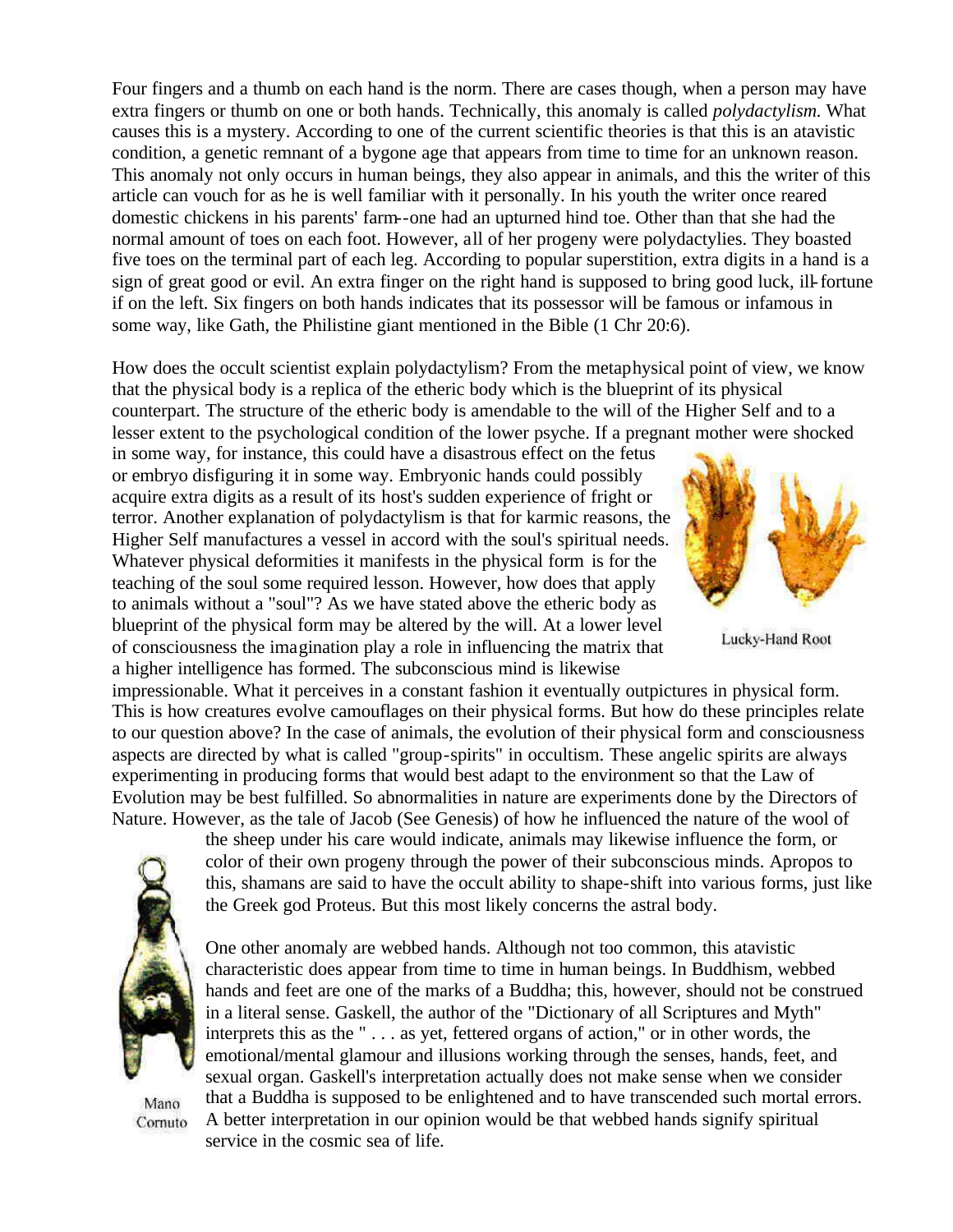One of the mysteries of nature regarding human hands is that there are plant-roots resembling them. These roots originate from several species of the Dactylorhiza orchids and is commonly called "Lucky-Hand Root." The number of digits vary from 3 to 10. It is normally carried in a pouch as an amulet or all-round lucky charm. Although the subject of charms and hand amulets are fascinating, they will not be discussed here; we will deal with them in another article.

The brain has more sets of nervous pathways leading to the hands than to any other part of the body. In stress and anxiety, the temperature of the hands increases and it readily becomes sweaty. Liedetectors take advantage of this phenomenon by measuring the differences in the psychogalvanic skin response of subjects during the ir interrogation.

It is said that hands make more than a thousand different movements every day. A single repetitive motion of the hand may lead to serious injuries, as in the case of Carpal Tunnel Syndrome (CTS). This is the swelling of the tendons in the carpal tunnel and the compression of nerves resulting in numbness in the hand. Hands, especially the fingernails, are indicators of one's state of health. For instance, horizontal ridges on the fingernails may indicate malnutrition; pitted nails may be symptomatic of psoriasis; blue nails show problems in the circulation.

## **Function of the Hands**

Hands may be used to bless or curse; to build or destroy, to harm or heal. It all depends upon how well man attunes himself and understands the Will of the Cosmos or his True Self. This reaching-out to a higher consciousness is symbolically depicted in the famous fresco painting by Michaelangelo upon the ceiling of the Sistine chapel in Rome. "Genesis: the Creation of Man" as it is called, shows Adam reaching out his hand attempting to touch the fingers of his

Maker.

The banishment from the Garden of Eden or paradise is symbolic of man's descent upon a lower level of consciousness where he unwittingly lost contact with higher intelligences and alternate realities and thus forgot his spiritual roots and purpose of being. Just like Persephone who was abducted by Hades and brought to the netherworld, the soul of man is chained to a dark materialistic consciousness by his ignorance. Ceres, the mother of Persephone, or man's Christ nature ever seeks to redeem her or the human soul from the clutches of avidya, ignorance. Adam (the generic term for man), after consuming the fruit of the Tree of Knowledge was faintly aware of the existence of the Tree of Life of which he was previously oblivious. The "Lord," anxious that man would not consume this fruit prematurely, banished him from Paradise. Man's subsequent search for immortality became a powerful passion that millions of deaths have not diminished. Man must look in the proper direction for that which he now seeks. It is not to be found in the glamorous and illusory worlds of lower psychicism and materialism. Until the false ego and all that is mortal within man are given up, until all of that false sense of egoic grandeur be displaced by the expression of the Higher Self, man will not begin to sense the immortal life running



Sign of Preservation, detail from Gustave Dore's "Jesus Teaches People in His Home Town..."

through his course and subtle veins and realize that immortality is already his as a Cosmic inheritance.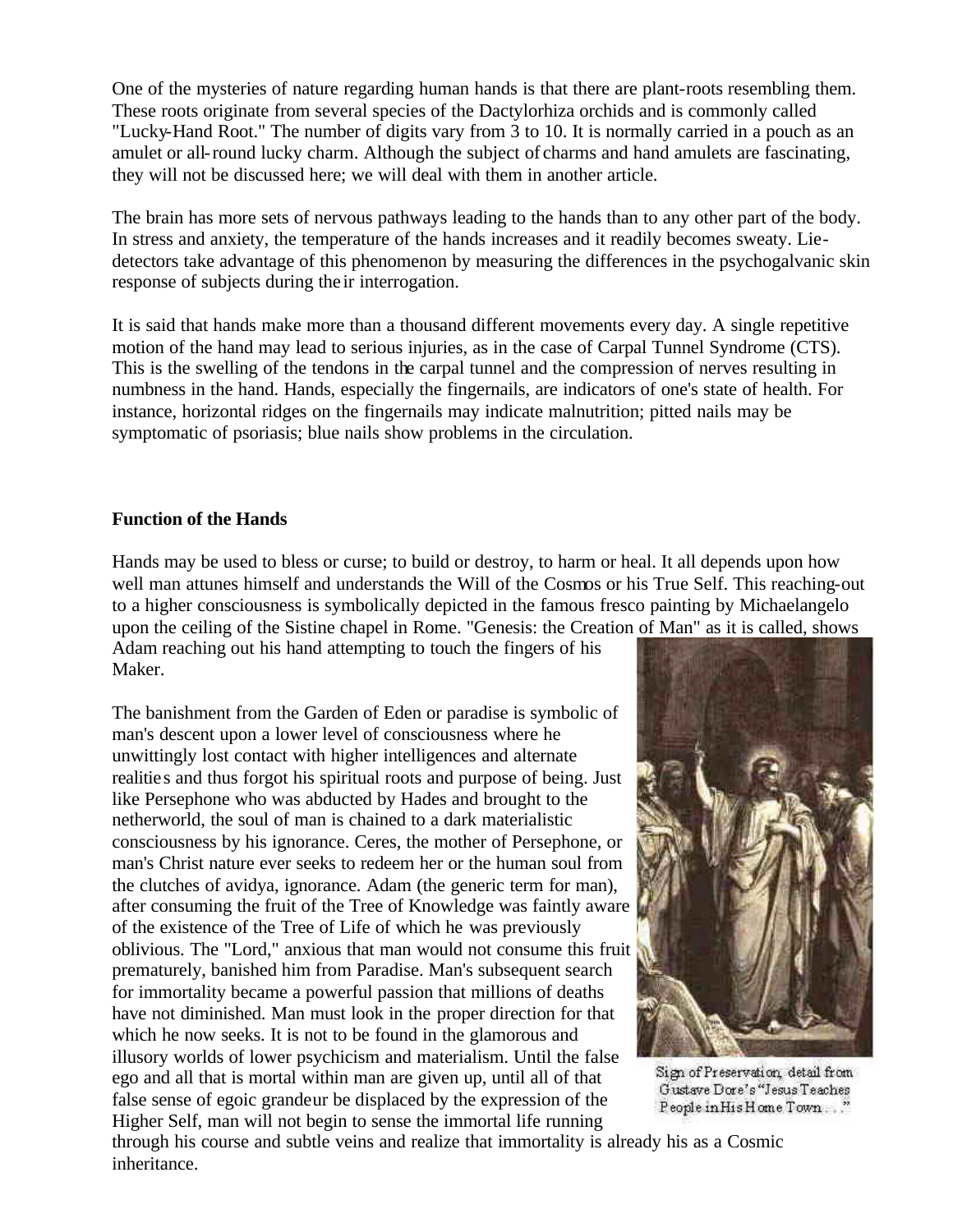As man is a reflection of God and the Universe, a veritable microcosm, so hands can well be said to be a miniature microcosm representing the physical man as a whole. For instance, we have the five elements represented in the fingers just as we have all of the organs in the body reflected in various parts of the hand. This is basically the science of reflexology originated in China by the ancient Taoists physicians and the practitioners of alchemy. These ancient doctors discovered that massage or pressure upon specific points of the feet and hands benefit other parts of the body and promote good circulation of the chi, or life-force.

Hands are often "read" for divinatory purposes and for determining the inner nature of their possessor. In China such analysis of the hand is called *Shou Hsiang*. In the West it is known as "palmistry" or "cheiromancy," or to give its more accurate name, *cheirogrammeomancy*. Related to this is "cheirogrammeognomy," "cheiromorphognomy," and "cheiromorphomancy," all of which concerns the study of the hand--its shape, features, lines, and qualities.



Reflex ology chart of the hand showing the relationship between acupressure points and the internal organs

The lines on the palms of the hands are believed in the occult science of palmistry to designate a person's character and changing fate. In all systems of palmistry--Chinese, Hindu, and Western, certain portions of the hand and fingers represent the celestial bodies--the sun, moon, and planets. Palmistry tells us that the hands come in various shapes: "square," "conical," "spatula," etc; each shape with its own special meaning. The fingers likewise come in assorted sizes hinting of the owner's personal psychological constitution. Lines or marks are to be found on the palms of the hand, and throughout life these are constantly changing in formation. Why lines appear in the hands and may reveal a person's character and probable future is a mystery that remains to be solved. One theory is that the lines are caused by nervous energy or fluid coursing through the physical body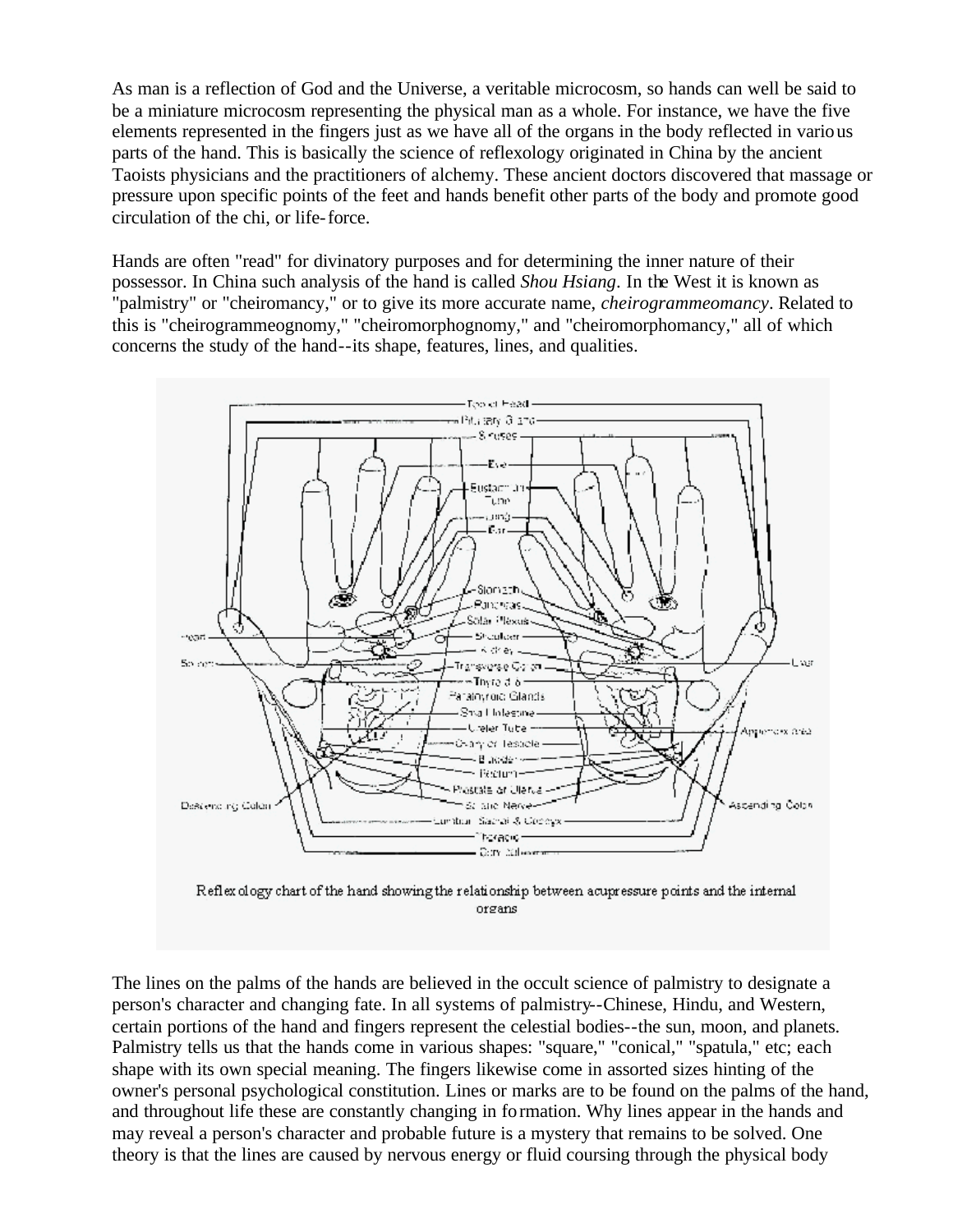leaving its imprint, its indelible marks on the sensitive, impressible palms of the hands. It is believed that the nature and strength of the marks are determined by the intensity of this vital-fluid which in turn is caused by the inherent qualities of the indwelling soul. The regulator of this nervousenergy appears to be the soul-impressed brain. To explain this in another way: first, the soul influences the brain with its innate characteristics, its character, then the brain releases and regulates the nerve-energy flowing through the body which is recorded on the sensitive portion of the hands appearing as lines and identifiable marks. This theory is logical but it does not explicitly explain how one's "fate" may be indicated by the etches made upon the palms of the hands. Perhaps we



Stone relief of Daniel (Old Testament) with a half-formed Sign of Distress.

could explain this simply by saying that one's character, beliefs, and attitudes determine to a large extent one's so-called fate, and so by knowing a subject's psychic make-up it is possible to know his or her probable future. For instance, if a subject has a slothful character, we could predict that he or she would experience financial problems and poor health. This principle is based upon the Law of Cause and Effect and is nothing mysterious.

Terence Dukes in his book, "Chinese Hand Analysis," tells us that the hands may be analyzed at different levels, not only from its physical aspects, but from its psychic constitution as well :

"Because of the principle (Li) of transmutative levels, it also became possible to interpret a hand from its energy flow rather than its physical attributes, and the 'psychic' element (as we would call it today) became accepted. The interpretation

6. 5  $10.1$ 

Roman/Greek Gestures denoting the numbers 1 to 10. From The Evil Eye

would differ depending on the level of paradigmatic and hermeneutical ability of the analyst. From observed hand patterns, a Taoist analyst may be able to tell that you have rebuilt your home, a Chen-Yen Buddhist that your grandmother's spirit was watching over you, and a Buddhist-cum-Taoist that your liver was overworking! The well-trained cheirologist could tell you all three and more, for such training implies trans-level understanding and not just prognostic ability."

Whether a coincidence or not, the palms show a significant number. The figure nineteen in Arabic numerals may be found etched on them. Using the terminology of palmistry, the figure consists of the "life," "heart," and "head" lines. Nineteen is definitely esoteric being one of the two numbers discovered thus far with which the Quran, the holy book of Islam is structured.

There are several million nerve cells on each fingertip and these are extremely delicate. The surface of these fingertips are covered by ridges called rugae, which are developed in the fetus during

pregnancy as early as the eighteenth week. The formation of these ridges do not change in life and remains until death. They cannot be obliterated by any process. Accidents may efface them, but as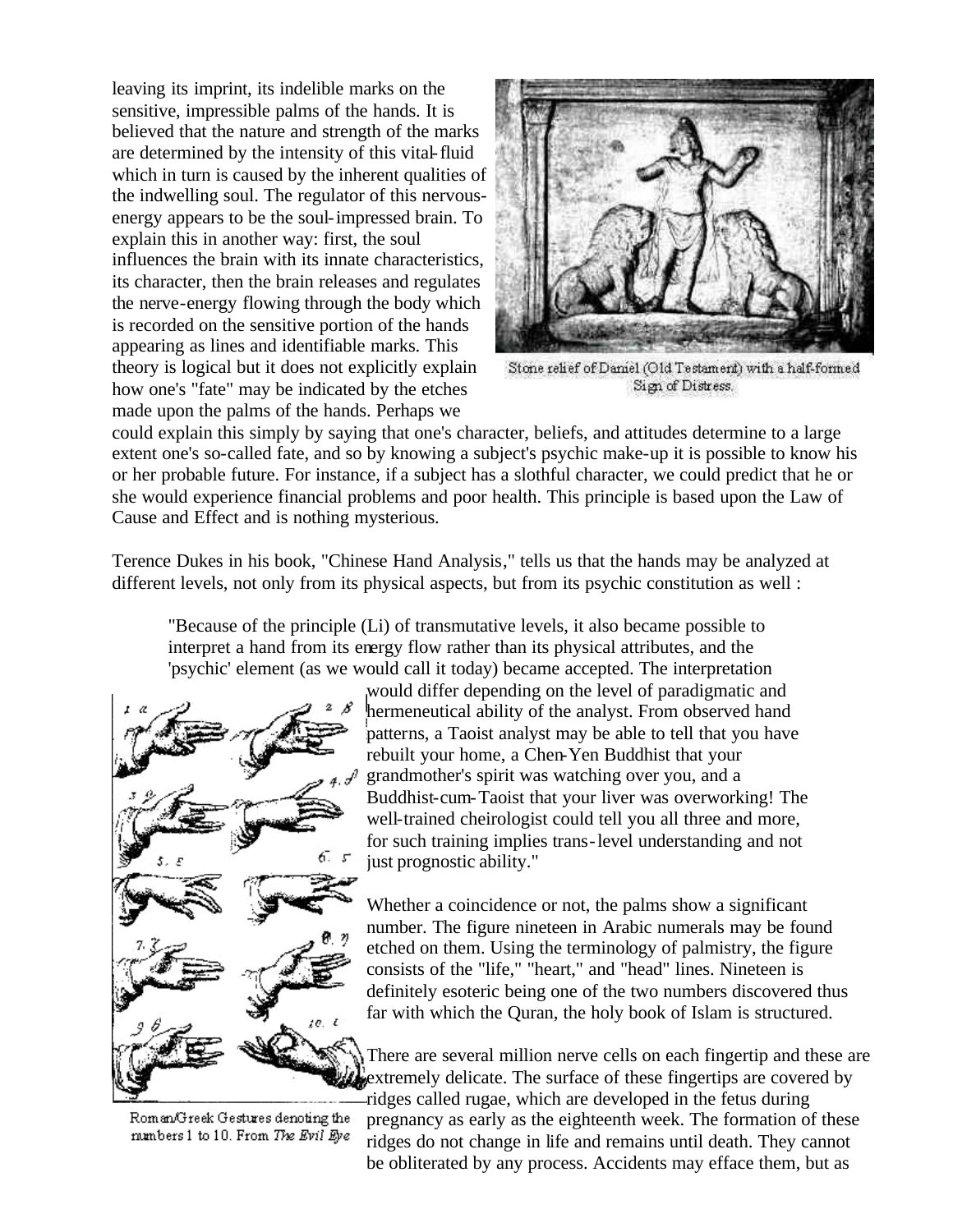the skin recovers, the original pattern appears once again.

That each individual has a different set of fingerprints were observed by ancient people and they utilized this to identify themselves to others. For instance, the ancient Assyrians and Chinese made use of fingerprints to sign legal documents in the same manner that we use signatures. Technically, the study of the well-defined patterns of ridges on the fingertips is known as *dermatoglyphics*.

It is believed that the modern study of dermatoglyphia or fingerprints were first conducted by the Czech physiologist Johannes Evengelista Purkinje in the 19th century. Some time later, the British scientist Sir Francis Galton proposed the use of fingerprints for identification purposes as did his ancient predecessors. Modern fingerprinting was first pragmatically implemented by British police officer Sir Edward Richard Henry (1857-1930) in Bengal, India in the 1890s to identify criminals.

What is the occult explanation of the unique patterns of our finger ridges? As understood metaphysically, physical man is an expression of the Soul. Patterns upon fingertips are caused by the Higher Self, or the Ego stamping its identity upon the tissues of the body by way of the blood and forming ridge patterns to be found nowhere else in the world. Since each person has his or her own Ego, unlike animals, each individual is unique, "one-of-a-kind," like a facet of a cut diamond that has its own effulgent glory. As we have said previously, the hands are reflective of man's inner being. The uniqueness of the Soul may be seen in its shadow, the physical body, together with its microcomponents.

The tactile sense is believed to be the most complex of the five senses. It is said to possess at least eleven distinct sub-senses. There are millions of sensory end organs in the skin. There are sensory

detectors of cold, heat, pain, texture, pressure, etc. These senses work through the central nervous system. There are also subtle senses of the skin related to the autonomic or sympathetic nervous system. These subtle senses capture energies vibrating beyond the energy-spectrum perceptible to the five senses. The occasional twitching of the eyes, ears, and various parts of the body that have time immemorial been attributed by occultists to metaphysical forces are actually true in fact. The subtle senses of the skin are ultra sensitive to thought and emotional force emission whether from an internal or an external source. The belief that when the right eye twitches means that "someone is thinking of you," reveals a basic occult truth often derided by skeptics.

The sensitivity of our skin differ in the various parts of our body. The fingertips and mucous membranes, as an example, are more sensitive than most parts of the physical structure. According to embryologists, our skin is sensitive to light and is convertible to sight receptors. They explain that small cells, called ocelli, are to be found all over the skin, and that these cells resemble miniature eyes. Among the body parts that are sensitive to light are the forehead, chest, cheeks, temples, and hands. It is no wonder that some people are said to have



A dancing girl performing a traditional Hindu dance of Kali. Note the hand mudras. From a contemporary photograph

the unusual ability to sense colors or even "read" words through their fingertips.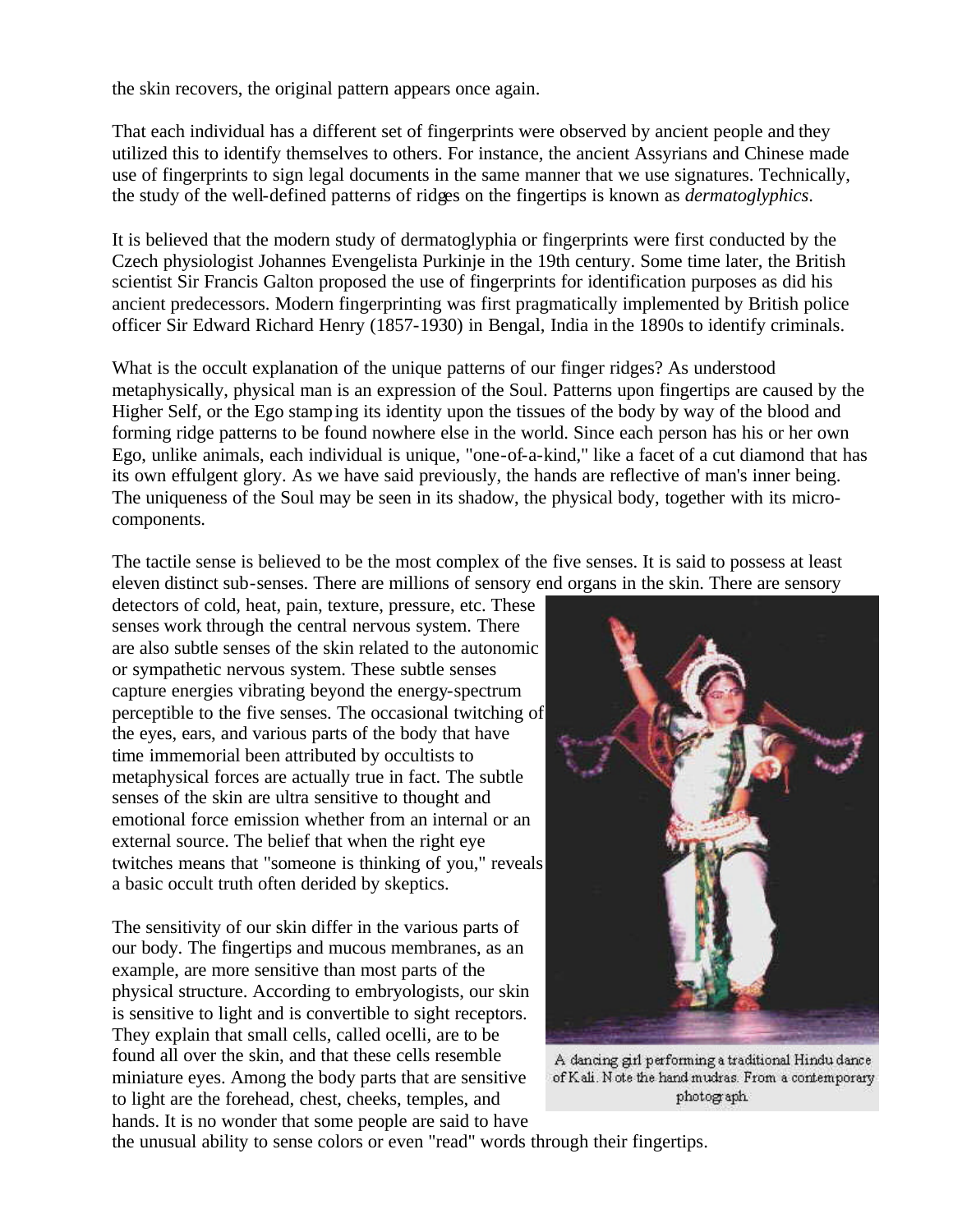There is an amazing soothing power in the hands. We often use it to comfort and delight another by touching, caressing, and stroking. We please and tease our loved ones with our playful fingers. In romance the touch of the hand is as essential as the kiss. In Act II, Scene II of "Romeo and Juliet," a famous Shakespearean play, the young Romeo while admiring Juliet from afar wishes that he were a glove on her hand caressing her cheek:

"See how she leans her cheek upon her hand! O that I were a glove upon that hand, That I might touch that cheek!"

Human hands are fascinating, enchanting and evocative. They often fill us with wonder with their beautiful or repulsive appearance. The pioneer of modern western palmistry, d'Arpentingny, expresses it eloquently :



Italian gestures: 1) Silenzio, Silence; 2) Negativa, No; 3) Belleza, Beauty, 4) Fame, Hunger, 5) Besseggiare, Mockery, 6) Fatica, Fatigue; 7) Stupido, Stupid; 8) Guercio, Squint-eyed; 9) Ingannare, Cheating, 10) Astuto, Crafty. From The Evil Eye.

"there are hands which naturally attract us, and there are hands which excite in us repulsion. I have seen hands which seemed covered with eyes, so sagacious and so penetrating was their experience. Some, like those of the sphinx, suggest an idea of mystery; some betray recklessness and strength, combined with activity of body, others again indicate laziness and cunning."

Doctors and scientists have recorded the fact that the lack of touch--of fondling, petting, and caressing of babies and children cause them to suffer psychologically and physically--their emotional condition being affected even in their adult years. Children are most vital and healthy when exposed to an affectionate dose of touch. Generally, children who receive more hugs from their parents grow taller and more intelligent than those who do not. Autistic children who are disturbed, withdrawn, and frightened respond to hugs and caresses more readily than they do to any cold clinical treatments. The loving touch is therapeutic and can be more potent than pranic or Reiki healing treatments that are apathetically and mechanically given.

We often wonder why without the touch of loving hands we find our lives empty, meaningless, and burdensome. We seem to lose a sense of purpose, enthusiasm, and self-motivation. Metaphysics has an explanation: energy when imbued with a certain characteristic becomes a force that when emitted from a person may cause changes in the ambient surroundings. When such a force is tinged with the power of love and affection it uplifts all that it

comes into contact with. Human beings, animals, and even objects that receive such a force are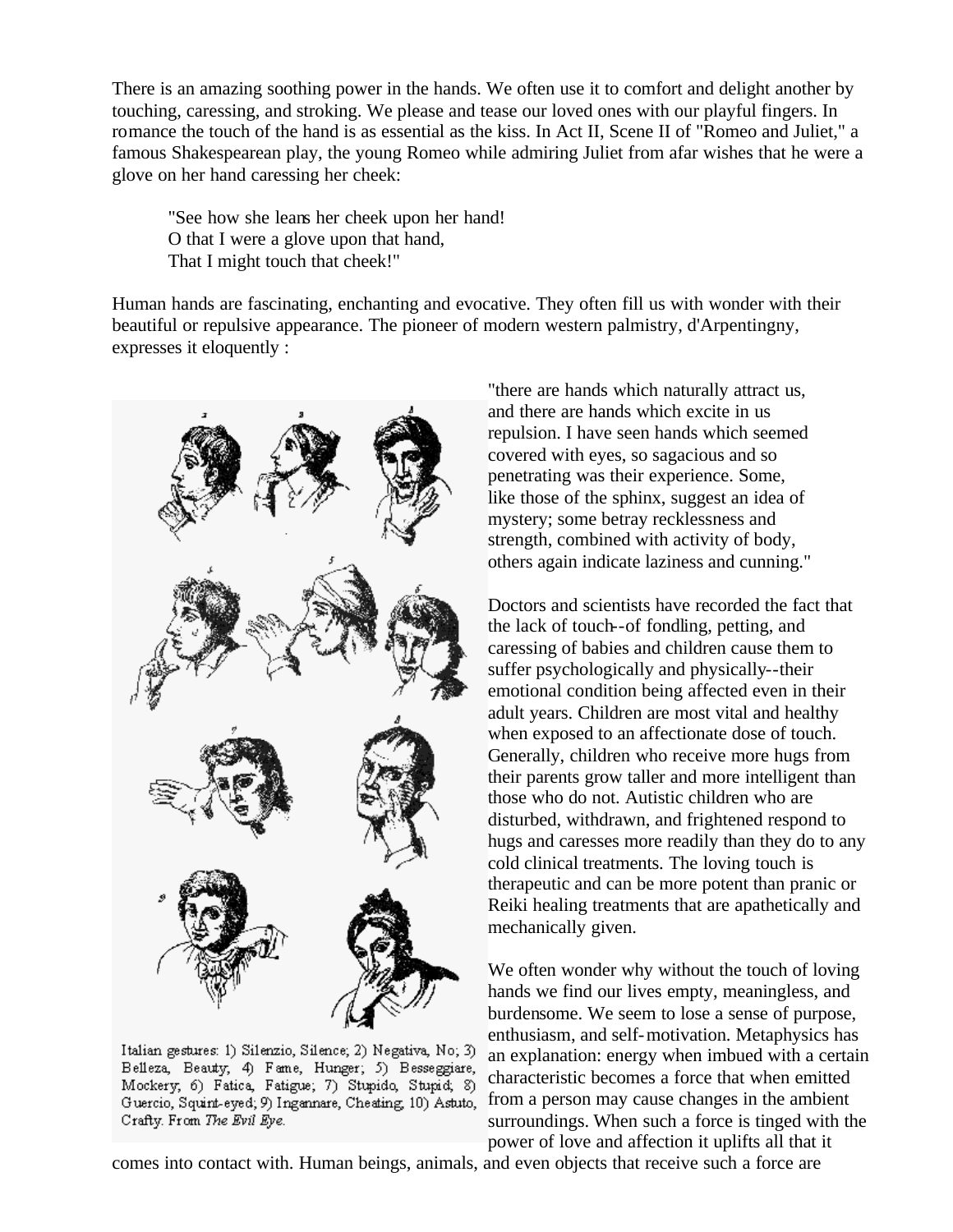transformed and ennobled. This is the reason why it is always preferable to return love for hatred, and affection for anger. Whatever we touch ought to come from our hearts.

The human touch, affectionately given, also help to anchor or ground the consciousness of those who are psychologically disturbed to the physical plane and prevent hallucinations from taking place. Sensory input through the tactile sense is vital for a balanced mind. Adults as well as children require it to maintain sanity.

The handshake or a pat on the back from a friend is always reassuring--especially when it comes from one's Guru. In a stressful period of life a massaging hand on the shoulder does wonders to relieve loved ones of tension and cause them to relax. The touch is truly magical when we consider how a mother comforts her innocent babe with the touch of love. In this respect if animals had hands they would certainly use them to express affection just as humans do. Lacking them, snouts and beaks are employed instead. Some of course, are able to use their cute and sometimes deadly paws.

In many cultures the handshake as a traditional custom originated with the intention of showing that no weapons were held concealed in the hand and that the two persons involved in the handshake did so in peace and friendship. Hands behind the back or hidden in pockets have always been regarded with suspicion. To the knowledgeable, the handshake reveals a lot about a person's characteristics. The firm, strong grip often indicates someone who is willful, determined, and disciplined--all leadership qualities. Weak grips na turally denote weak natures. Gentleness, enthusiasm, energy, clumsiness, self-confidence, inferiority complexes, etc.--all these may be sensed by the power of the grip, the vigor in which the hand is shaken, the length of time in which the hand is held, and the jerks and movements that it makes.

Hands are applied for various purposes in daily life. They are used for eating, cleansing, working, creating, worshipping and expressing oneself. Man instinctively clasps his hands in prayer--a very significant mudra that has the power to intensify inherent energies and may cause precipitations to take place on the physical plane.

Ever since bygone days, hands have been used as a calculating device. The simple counting of the fingers was a universal method applied in primitive times. Our most used modern method of computation utilizes the base of 10. This is derived from the ancient usage of the ten finger-digits in calculations. Complex systems of counting have been devised using the appendages of the hand. Javanese mystics, for instance, have unique formulas to calculate certain life's cycles using only their fingers. Hand postures are sometimes used to represent numbers. These manual gestures for representing numeration have been chiefly employed in the past by the Romans and Greeks.

There are many functions of the hand that may not be replaced by robotics. No mechanical hand may ever offer



Sign of Prayer, "Praying hands" by Albrecht Durer.

the same dexterity, sensitivity, grace, and versatility as a natural hand would. It took millions of years for man's hands to evolve to its present state of perfection. Man may create machines to do the tasks normally done by his hands, but he will never replace them completely by his inventions, just as no supercomputer would ever match the intricacy of the human brain--not for a long time yet anyway.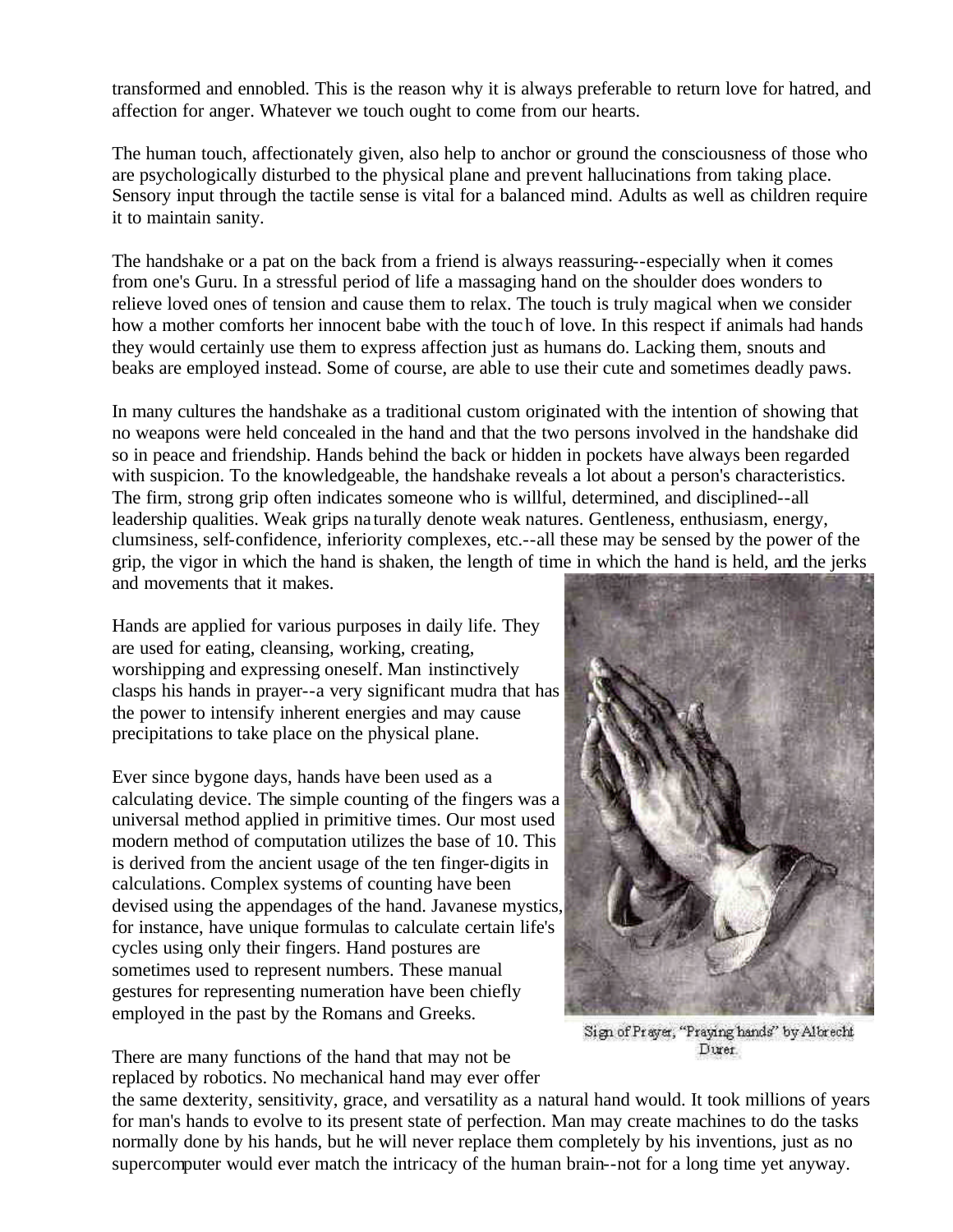Hands are used to communicate and reveal thoughts. We often use all sorts of gestures to emphasize or stress certain words, ideas and feelings that we wish to convey or project outwards. This is normally done unconsciously without any willful intent, executed through subconscious impulses; at times willfully, as for instance, the sign of hunger or thirst, or a "come here!" hand movement. A whole psychological branch of study has developed out of these gestures. As part of the study of "Body language," hand gestures have become an important subject in understanding the operations of the human psyche and human behavior.



Statue of "The Cosmic Dance of Shiva."

Sign language uses the media of the hands in order to communicate. When forced to interact with someone speaking a different language we often make use of signs. The American Indians, for instance, developed their own forms of sign languages to communicate with tribes not of their own native tongue. Things of nature, ideas, emotions, and sensations all have their particular hand-sign. The gestures that the American Indians possessed were elaborate enough to carry-out a detailed non-verbal conversation. Other races or cultures have also developed their own sign languages such as to be found in certain cultural groups in Assam, Eastern India, and of the Aborigines in Australia. In modern times manual gestures have been developed for the deaf.

Aside from lip-reading, the deaf are often taught to communicate through definite forms, signs or poses of the hand. In this communications system, there are basically two types of signs: natural signs and systematic signs. Natural signs stand for objects and ideas whereas systematic signs stand for word-by-word or letter-by-letter renderings of the written language.

Among the disabled, the blind likewise benefit from their hands by reading words in Braille. In contemporary times, the hands are used extensively in the art and science of

speed reading by those who seek to augment and optimize

the volume of their reading input and comprehension ability.

Sign language has also been successfully used to communicate with animals--with the anthropoids in particular. It has been observed by researchers that apes have a large capacity to memorize and perhaps understand hundreds of signs representing abstract concepts.

The sensitivity of the fingers of the hands may be increased in order to sense colors and energies as alluded to above. Psychometry, for instance, is the occult art of reading energies in objects so as to uncover their personal history. This is especially done through the media of the hands. Impressions are received through the autonomic nervous receptors in the hands and conveyed to the brain for translation into images, thoughts and feelings. In yoga teachings, the term *sparsha* (lit. "touch") denotes superperception of the tactile sense, of which development is a by-product of meditation.

Hands are often used in healing. Perhaps one of the most famous mystical brotherhoods of the past to apply the life energy emanating from the hands therapeutically were the Rosicrucians. The members of this spiritual organization practiced the "laying-of-hands" like their ancient counterparts, the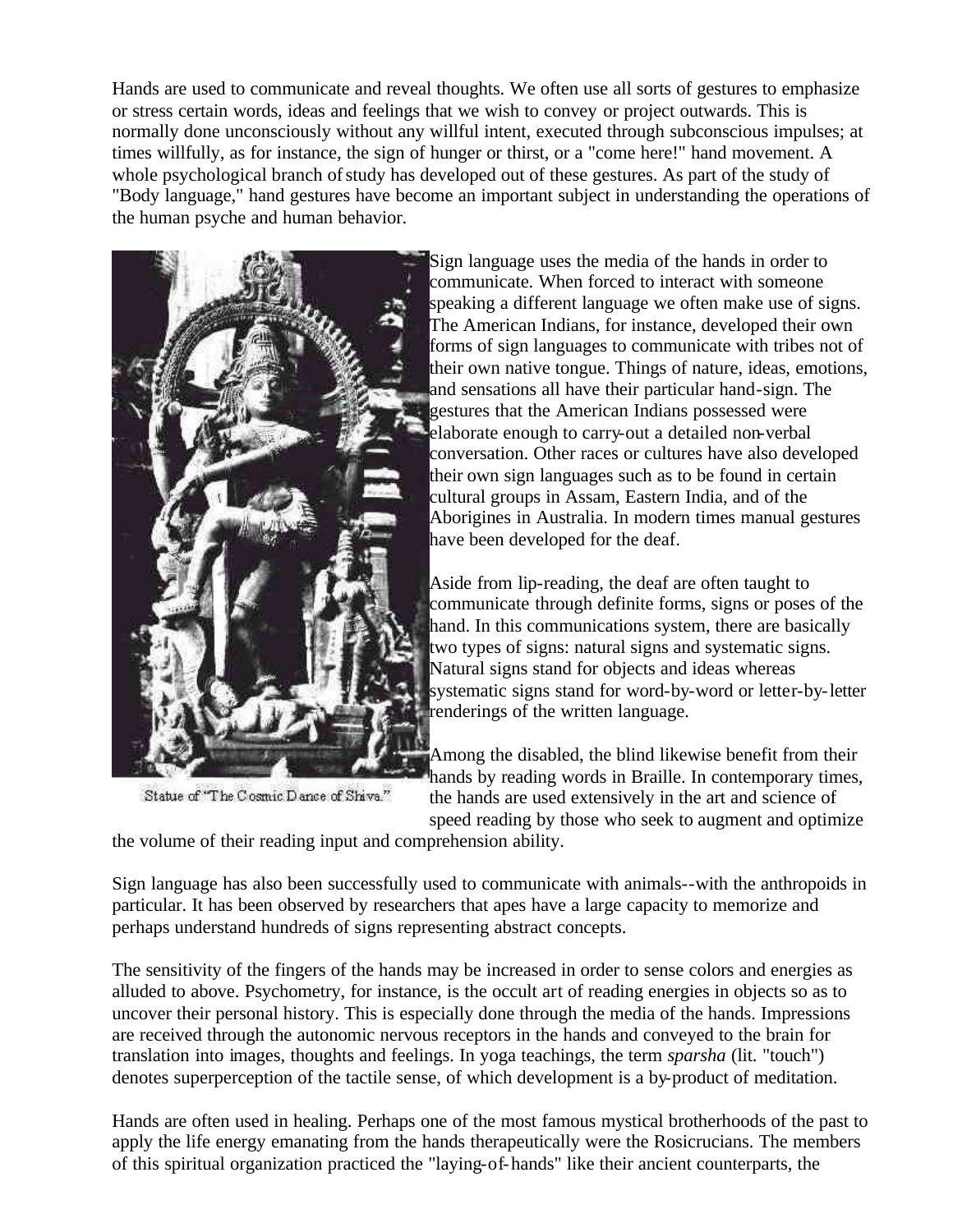Therapeutae in Egypt and the Essenes that lived along the shores of the Dead Sea. In past centuries, western occultists like Paracelsus and Anton Mesmer similarly made use of this etheric nerve-energy emanating from the hands for healing purposes, the latter calling it "animal magnetism." Ancient Greeks called people who healed with the power of their hands, "cheirourgos," meaning "hand-

workers." The word "surgeon" is derived from this Greek term. The ancient Egyptians believed that the hands emanated a force filled with healing and life-giving properties. They called this force *sa-ankh*. Other ancient cultures called this power by various names. That man emanate energy from the hands is the reason why some individuals are said to have "green thumbs," meaning that plants are sympathetic to such persons and the life-giving force that they radiate and respond by growing healthy foliage and producing abundant fruits. Everyone emanates magnetic rays from their hands and fingertips. Healers naturally have a much more powerful flow.

That power flows from the palms is recognized by the monks and priests of Buddhists monasteries in China in past centuries. Mainly used in therapeutics and the martial arts, "the Buddha Palm" as it is called, has found its way to our modern world and into the Occident.

Hands may be luminescent under the right conditions. The Jews have observed that the hands of holy people at prayer often become incandescent; Christians likewise believe that the fingertips of saints often shoot forth rays of light.



Gautama Buddha with dharmachakrapravartana mudra

It is proven with modern Kirlian and high-frequency photography that

the hands and physical body emits energy. These modern devices reveal indubitably in a concrete manner how we are surrounded by our own personal bioluminescent magnetic-field that otherwise may only be seen through etheric sight.

The human aura is generally heterogeneous in its various layers and sections. Each part of the body emanates a different force in accord with its state of vigor and vitality. The diverse energies of Man's aura, or bio-magnetic field may be detected through the hands. Negative, sickly, or congested energies in the aura may be sensed by the trained hands through the sensations of density, heat, coolness, electrical tingling, etc. In conjunction with this, the hands are also used to clear or balance



An "Eye-Hand" protective amulet. Turkish origin.

energies in the aura. Hands are certainly great instruments used in most alternative therapies.

Why some are left-handed and not right-handed may seem a mystery to some. There are those who believe that this is inherited; however, this cannot be conclusively proved. A plausible answer from the metaphysical point of view, is that this is a karmic habit and is related to a past life injury upon the major hand. Incapacitated in the use of the right hand, the soul intelligence was forced to apply the minor hand in daily activities. This became habitual and was later carried over to a future incarnation where it still remained for the soul the hand of major use.

In ceremonial magick of the Western Tradition, the hands and fingers are used for various purposes among which is to trace symbols, sigils, and signs in a consecrated space or object. They are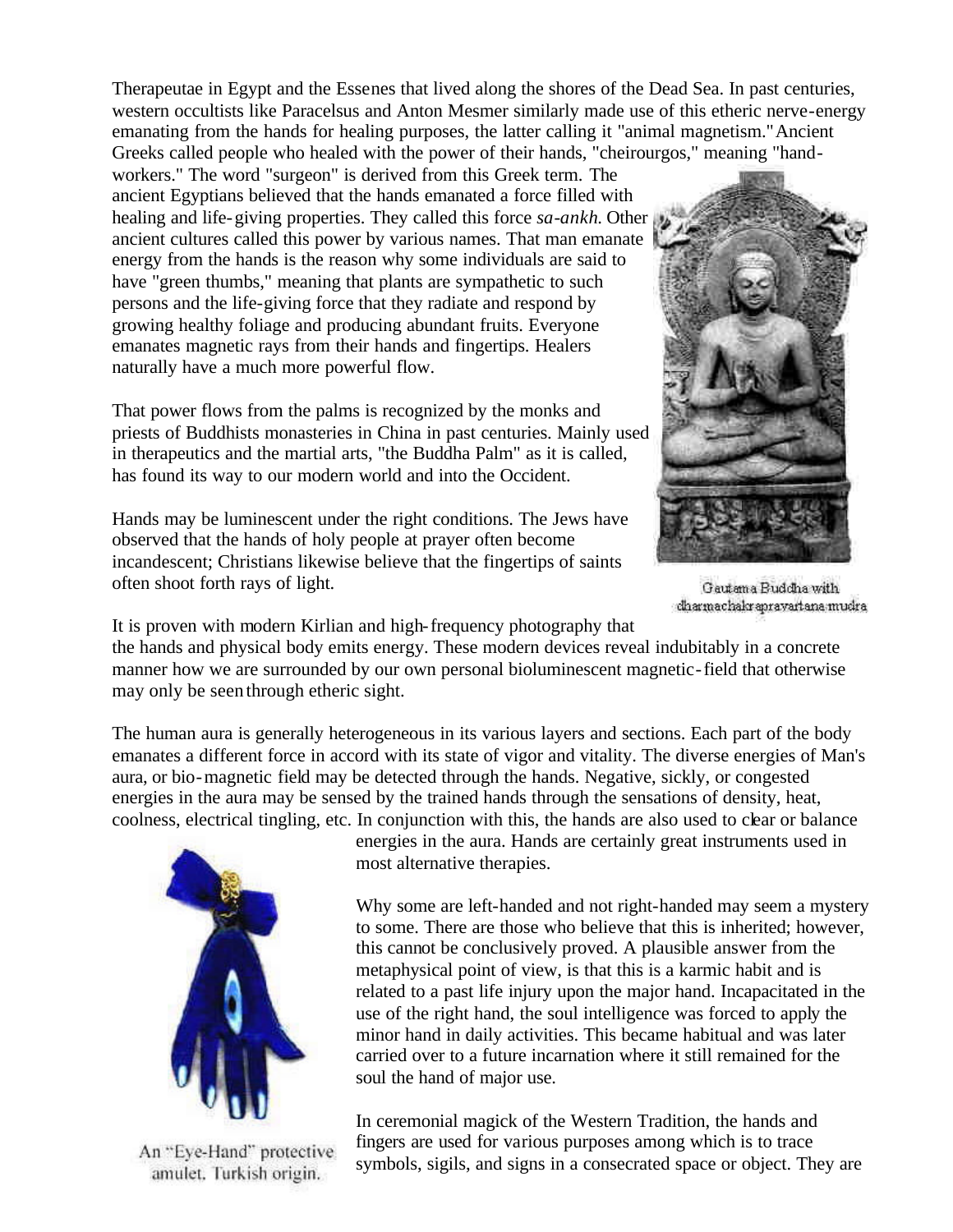also utilized to banish, invoke and direct forces to certain targets. In contrast to the adepts of ceremonial magic, stage magicians apply the hands to entertain audiences with their many illusory tricks. They call this, "prestidigitation," or "sleight of hand." In prestidigitation, the hands are used in various ways to deceive and mislead the eyes, and also in guiding the mental focus of the audience. The saying that "the hands are quicker than the eye," is a well-known cliché used by stage magicians.

While still on the topic of entertainment, we have to consider the applause. The clapping of hands in modern usage is an expression of delight, agreement, an accompaniment to music, or appreciation for someone's stage performance. Metaphysically, it is said that ovation dispels the presence of angelic beings. These creatures of light dislike the vibrations produced by the applause. From the occult point of view, therefore, clapping is regarded as a negative practice.

In dance, gestures of the hands are essential in conveying or expressing symbolic messages and metaphorical meanings. They possess a rich vocabulary and tell non-verbal stories that evoke our primordial emotions as well as divine sensations. This can easily be seen and experienced in the huladance of the Polynesians. These dances and hand movements narrate various myths of the land that transports us to another world. In Hindu classical texts regarding dance, hundreds of hand gestures are mentioned, together with descriptions of the thirteen positions of the head, thirty-six of the eyes, and nine of the neck. In the Hindu dances based on the *Carnatic* music composition, the following mudras are used among many others: *Raaga mudra, Tata mudra, Aachaarya mudra, Naayaka mudra, Vamsa mudra, Biruda mudra, Lakshana Grantha mudra, Prabandha mudra, Sthala mudra,* etc.

Although the many poses of the hands in traditional dance may portray symbolical meanings, they are also functional in the sense that they modify the morphogenic or auric field of the human organism, and likewise meant to regulate the energy flow within the etheric body.

There are numerous forms of dance or dancing style prompted by the various levels of the psyche. Basically, we can classify three types of dance originating from the subconsciousness, consciousness and the superconsciousness. The instinctive or primitive dance originating from the subconsciousness

is well known and is displayed by both man and beast. Most of these movements and their awkward gestures usually are mating courtship dances and the release of pent-up energies. Cultural dances evolved from these unrefined movements. They are a projection of what the psyche understands of beauty, grace, form, rhythm, etc. The third category may be called mystical dances. They originate from higher levels of consciousness beyond the reach of the conscious mind, but whose energies may be channeled through the physical body producing divine movements. Some forms of dancing are the amalgamation of all three classifications. The traditional dancing styles of Eastern countries such as India, Thailand, and Indonesia are typical of these. In these dances mudras are often formed to alter the consciousness of the dancer and indirectly affect the consciousness of the spectators. About 16 years ago the writer personally witnessed one of the traditional Javanese dances performed by a very talented young



Protective hand-anulets from various cultures: Left to Right: Israel, India, Unknown

man. The dance was called "Kesadaran," or "Consciousness." We were spellbound from start to finish.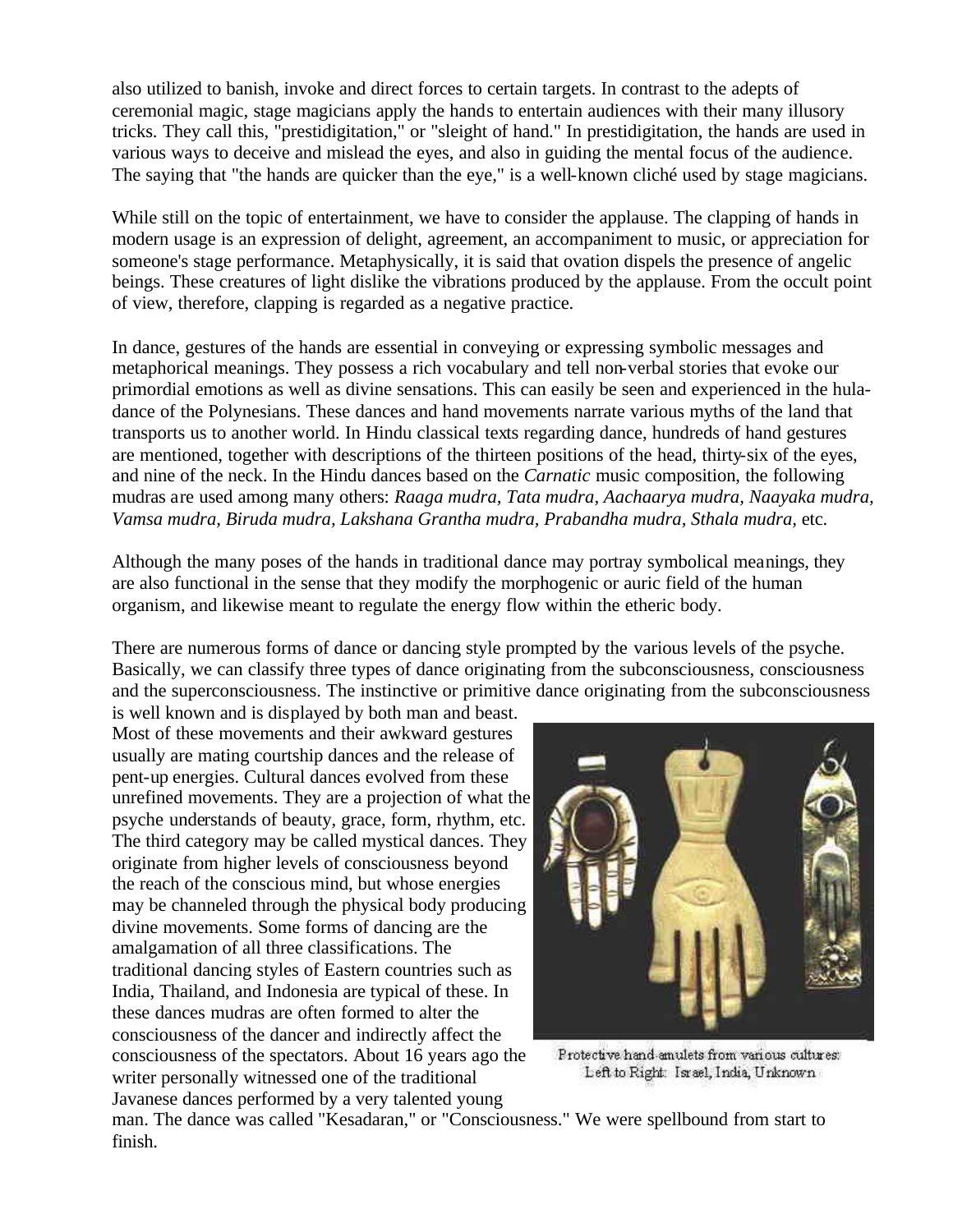Music often make us move and sway our hands, feet, and body unconsciously. Why does it do this? For the simply reason that musical energies have the power to possess our beings and cause an altered state of awareness making us lose a certain degree of control over our physical motor system. All beings are susceptible to the influence of music. Animals and plants are especially vulnerable. In Greek myth we often hear tales of Pan, the personification of Nature, dancing to the mystical tunes of his pan-pipes, and all those who heard him play would also join in the fun, the mirth, and the merrymaking. Similarly, when the Greek sage Orpheus played on his lyre, all became entranced, even the rocks listened attentively.

In the Hindu tales of the gods, as found in the *Bhagavata-Purana* and the *Gita-Govinda*, Krishna is said to have enchanted the gopis, or shepherdesses of *Vrindavana* with his lila dance and magical flute-playing. Each gopi was so mesmerized and distracted by Krishna that they would forget everything else around them. They would become so one-pointed that they would believe that they were the only one present before their Lord. Evidently, music has the power to cause ecstatic feelings.



A Pre-Columbian Terra-Cotta "Eye-Hand" object found in Alabama, U.S.A.

The god Shiva is often portrayed in iconography in a dancing pose as Nataraja, or "Lord of Dance." Representing the Consciousness aspect of Nature, why does Shiva engage in a Cosmic dance? It is because Shakti or divine energy, flows through his being and causes spasms and convulsions at first, and then rhythmic movements in attunement with the beat of the Cosmos. Amidst spiritual flames, Shiva dances rapturously, burning and transmuting all of the old outworn forms of life hindering cosmic progress.

In a microcosmic scale, a Shiva-dance likewise occurs to a practitioner of mudras. Spontaneous dancing may transpire as a result of the awakening of the life-force in the lowest psychospiritual center of the etheric body. While conducting the mudras the practitioner's whole being would often move involuntarily. The physical body might sway forward and backward, left and right or rotate on its axis. His or her hands would move on their own accord in circles, in arches, in figure-eights, in a chopping upwarddownward movement, or oscillate in a left-right or forward-backward direction;

sometimes the hands are mysteriously placed at various layers of the aura, or even at certain focus points--at the chakras or energy centers of the body. While Shakti is active, she may also induce the practitioner to assume unlearnt mudras. The energies invoked through mudras have an intelligence all of their own and they do their work through movements. They know what to do to balance, purify, transform, or integrate celestial energies into the microcosmic system.

In the martial-arts field, hands are used as weapons of defense or destruction. The "Tiger's Claw," the "Iron Fist," "the Drunken-style Fist," etc, all indicate the manifold lethal forms that the hands may assume to strike an opponent or to ward off blows. In contrast to this, the finer arts make use of the hands constructively and creatively to produce wondrous objects of art, and to compose and produce heavenly music. Like the Cosmic dance of Shiva, the movements of *Tai Chi*, *Pencak Silat*, and other forms of self-defense have part of their origin in an awakened source of energy moving through the limbs producing involuntary movements. These movements were later noted down and turned into the various steps of martial art discipline and training.

Some systems of metaphysical development teach us to move the body in a certain way. Though this has an effect in stimulating energies in the body it is not quite as effective in producing the desired results as when compared to the assuming of mudras that cause the energies to produce natural movements all of their own accord.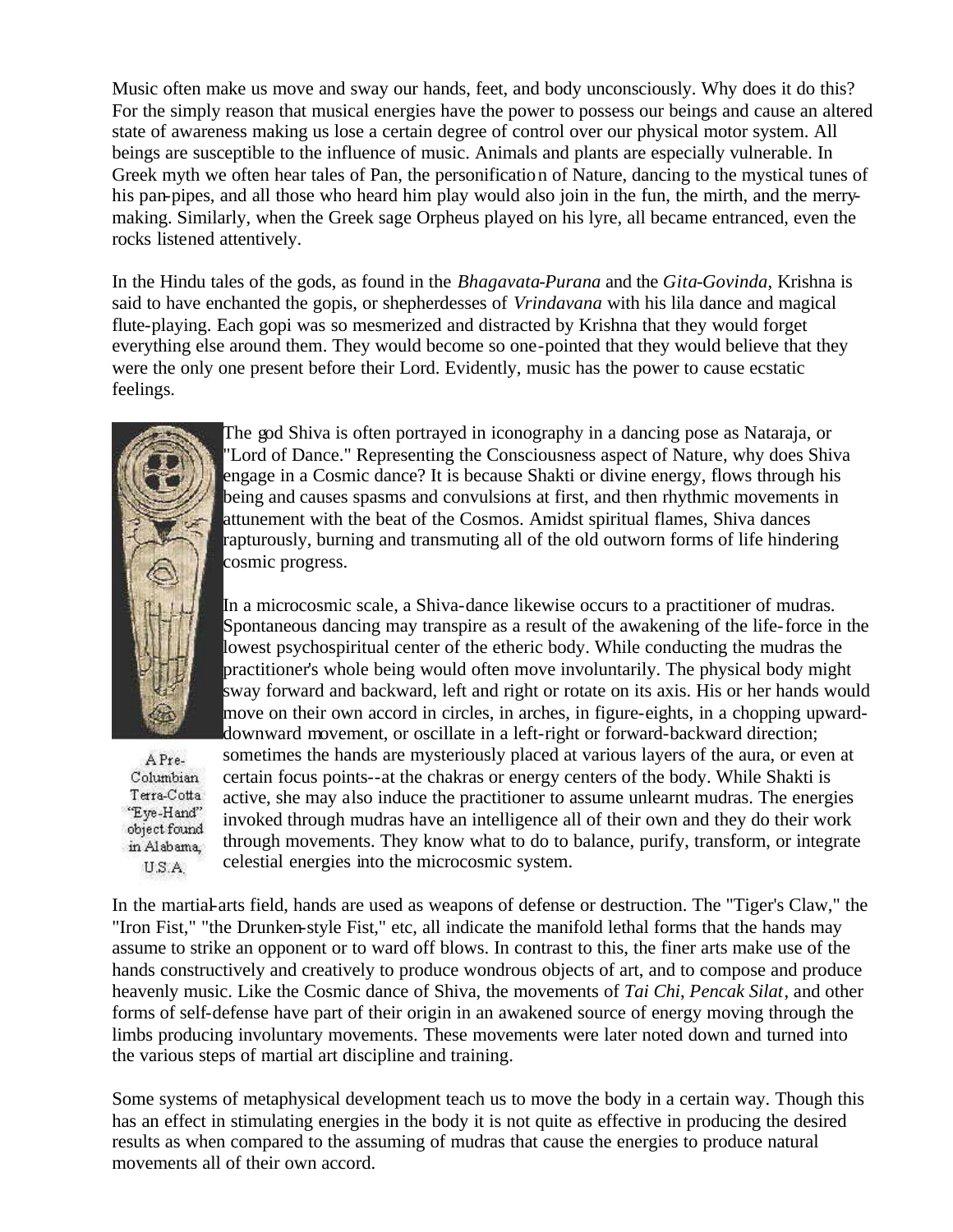When we clasp our hands by interlacing our fingers, the thumb at the uppermost, whether right or left

indicates which hemisphere of our brain predominates. Psychology tells us that if the right thumb is uppermost it is logic or reason that is predominant within us, or if the left thumb, intuition.

The hands play an important role in empowering the mind to function optimally. Since energy radiates from the palms and fingertips, they are often unconsciously utilized as stimulators re-connecting lost or poor links between synapses of brain neurons. In the book Body Magic, an important work on esoteric man, Benjamin Walker describes how the operations of the hands often attempt to improve the mental processes by certain placements:

"When the fingertips of the two hands are placed together, a circuit is set up with the brain that is believed to assist thought. People in deep thought will often talk with their fingertips pressed together, as if unconsciously aware of the need to establish such a current to assist their concentration. If a man wishes to recall something he has forgotten, his hand will instinctively touch his forehead to contact with his fingers the source of his thinking."



The Hamsa Hand, or the "Hand of Fatima," worn as a protective amulet.

From what has been written thus far, it is evident that hands play a prominent role in everyday life. This can also be seen in the way we have invented all sorts of idioms regarding them. For instance, "lend me a hand," "hands-off," "hand-in-hand," "old-hand," "hands-on," etc.

# **The Application of Hands in the Spiritual Path**

In the Spiritual Path hands are used for the following purposes:

- As an instrument of healing.
- As an instrument of blessing and consecration.
- As an instrument of general service.
- As an instrument of teaching.
- As an instrument of purification, invocation, prayer, and communion.

# *As an instrument of healing*



Two C atholic versions of the Sign of Benediction or Blessing

Chakras, or energy-centers are to be found all over the body. There is a chakra to be found in each palm of the hand. There is likewise a minor chakra at every fingertip. The size, activity, and power of these chakras are dependent upon various factors. One of these is the purity of the subtle channels terminating at those chakra points. These subtle channels or etheric nadis convey the life-force all over the body and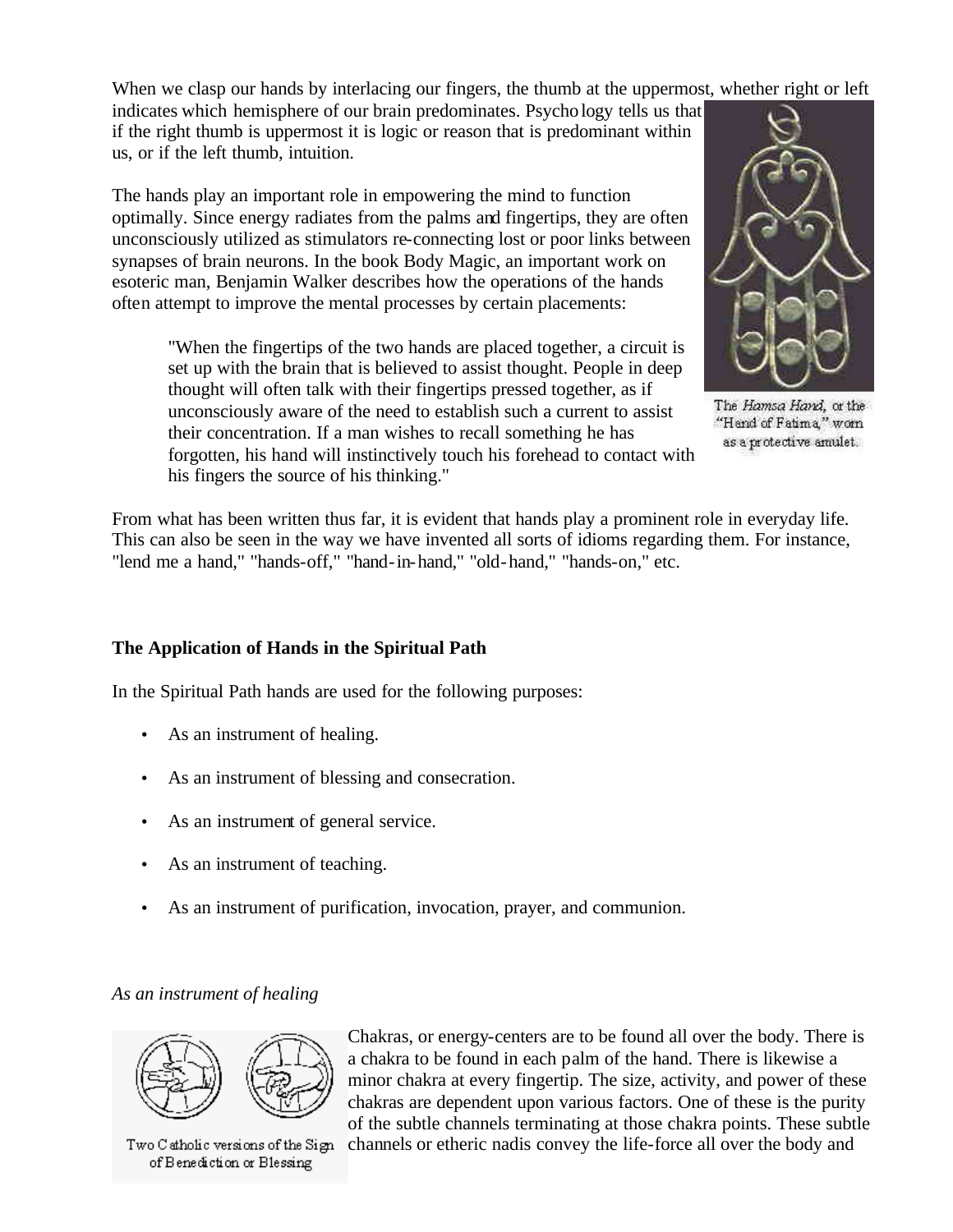may be projected outside of the body through the hand chakras. Healers of various metaphysical traditions make use of the hands to convey healing energy or to break up toxic crystals imbedded in the tissues. Since ancient times Chinese doctors have been diagnosing a person's state of vitality through sensing the strength of the energy radiating from the hands, from the phalanges of the fingers, and the pulse at the wrist. Among the many systems of alternative therapeutics that make use of the hands are acupressure, Shiatsu, Chakra healing, Reiki, Rosicrucian Contact healing, Body Electronics, various forms of massage work, etc. Like Jesus the Christ, every Initiate on the Spiritual Path is essentially a healer, though he may not blatantly proclaim or advertise himself to be one. When circumstances and necessity calls for it he would gladly offer his services to the suffering one, always stressing, however, that it is not he that works, but the "Father " within him.

### *As an instrument of blessing and consecration*

Metaphysics teaches and proves through various experiments which may be personally verified by skeptics that energy radiates from the hands. This energy may be used to magnetize objects, places, spaces or people for various purposes. The religious term for magnetization is consecration. Blessing is a form of consecration. It refers to the magnetization of a human being rather than an object with a spiritual force. Generally, in the act of consecration or blessing we seek to raise the vibrations or frequency of a person or an object, or to empower it with certain energies that would turn it into a psycho-spiritual generator that would influence its immediate surroundings in a certain way. Thought-forms imbued with mental suggestions and emotional power are often attached to these blessings. Curses operate much in the same way as blessings, they however, bring about negative effects. The curse on Tutankhamen's tomb is a classic example of this.

Where people are concern in the act of blessing, the metaphysical practitioner would also seek to clear obstructive or congested energies preventing the person from being aware of or communing with his or her Higher Self. Once this purification is achieved the person would possess a clearer line of communication with his hidden god or genius and acquire a stronger sense of protection, faith, and a constant guidance from the Most High.

In the act of blessing or consecration, the hands work in harmony with the power of the spoken word to modify the magnetic-field structure of people and objects.

#### *As an instrument of general service*

The hands are tools of service and humanitarian aid. Spiritually and socially, it is applied in extending a helping hand to our fellow beings, to those in need of bare necessities, comfort and solace. In spiritual teachings, karma yoga is often associated with the hands in active giving without any thought of remuneration or recognition. This is a vital principle. The desire to serve humanity must come from the heart without any thought of self or ego. Selflessness, self-sacrifice, and active service are important virtues that the spiritual aspirant has to embody and express at every breathing moment. When self-comfort, self-importance, and self-aggrandizement are the sole motives of help to others then the hands are misapplied and any act carried-out is unmeritorious. Spiritual disciples should not attract attention to the fact that they are serving. The best service is done quietly in the shadows without any fanfare or advertisements. The Master Jesus explained it concisely in this manner: "Do not let the left hand know what the right hand is doing." Occultly, the left hand is used for receiving energies, while the right hand is employed for giving them.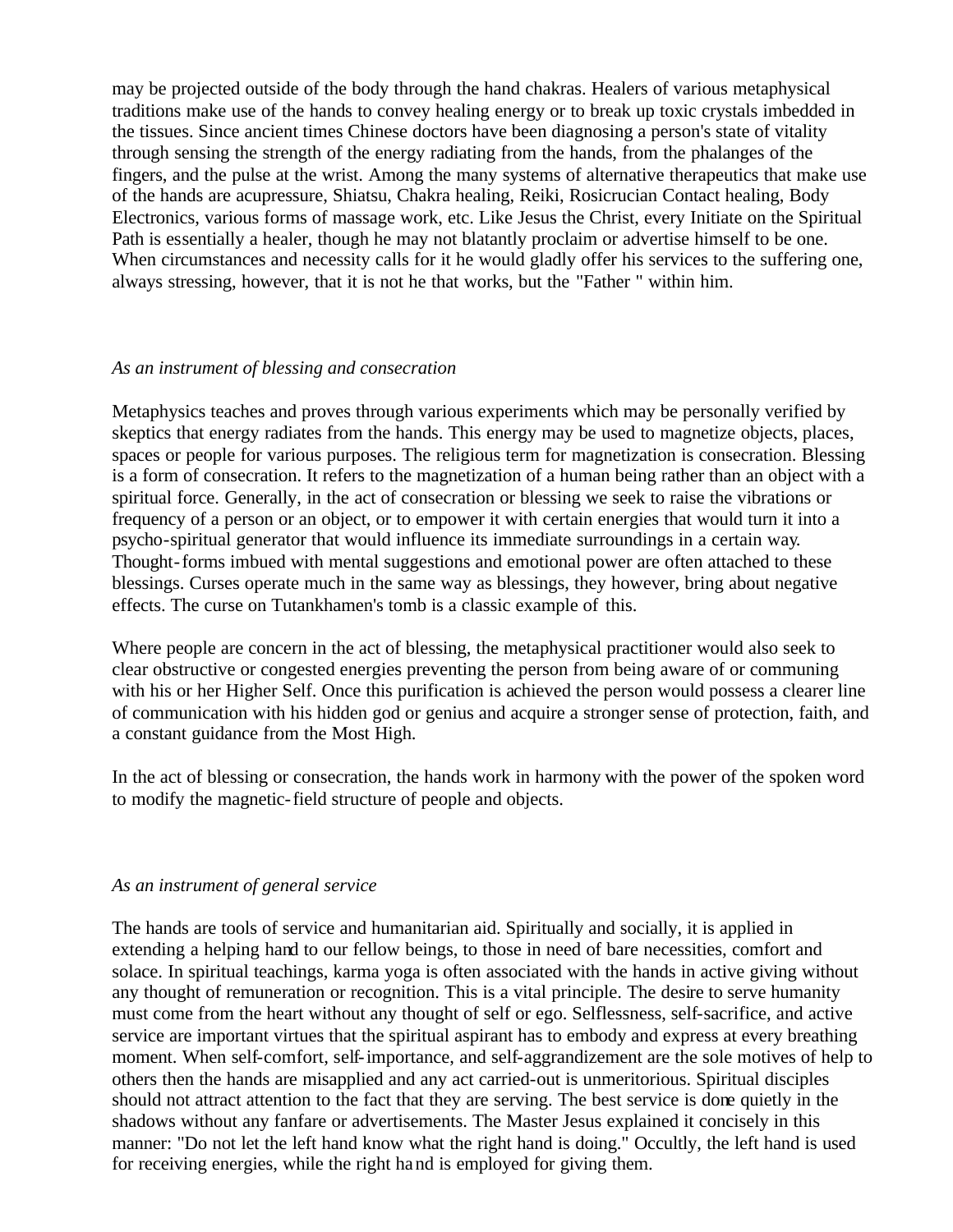#### *As an instrument of teaching*

Spiritual Gurus teach in various ways. They give teachings orally, in writing,

telepathically, through example, symbols, drama, and by the use of gestures. The hands can convey lots of information when knowledgeably used. Symbolic movements of the hands may portray the workings of Cosmic laws and spiritual principles. It is said that a picture is worth a thousand words. Sometimes the hands may tell what the mouth cannot. A loving touch tells something that words are often unequipped to. In Zen Buddhism, the Guru often gives shock treatments to his students with the use of the hands. A rap on the head or a slap on the face at the appropriate moment and psychological condition after intense meditation is supposed to cause a student to suddenly apperceive the natural state of his mind and thereby become enlighten.

## *As an instrument of purification, invocation, prayer and communion*

Perhaps the most common use of hands in religious and in metaphysical spiritual work is its application in prayer. Basically, this does not require any specialized knowledge. The hands are instinctively used when appealing to God, to

higher intelligences for intercession or when used simply as gestures of adoration or reverence, just as we instinctively scratch our foreheads or pull our beards when we seek to arouse our mental powers. The hands may be clasped, outstretched or assumed in any other way that the heart dictates while in silent prayer. Esoteric teachings, however, teaches various mudras, or hand gestures that have specific purposes for the invocation of cosmic forces and spiritual beings. The liturgical formula "The Father, Son, and Holy Ghost, Amen" in the Christian Tradition accompanied with the touching of the appropriate points of the head and body at the conclusion of a prayer conveys a certain power to the etheric body when correctly done. However, the perfunctory manner in which it is performed provides very little of worth. In Hinduism, such placing of the hands upon certain parts of the body with magical intent is called *Nyasa*.

To commune with the divinity within us we may apply various mudras that facilitates mystical communion. Mudras establishes a psychic condition in the mind and body that temporary elevates our consciousness, and disperses the etheric webs that protects the psyche from being prematurely bombarded by psychic/celestial energies. It aligns and unites our objective consciousness with the superconscious mind. An altered state of consciousness is easily achieved through the use of the hands in the performing of mudras. Through mudras our communion with the so-called supernatural is controlled. We open and close the portals to higher worlds through the application of our will.



Another example of a Hindu Balinese Priest performing a ritual in comunction with mudras: Illustration by De Kleen.